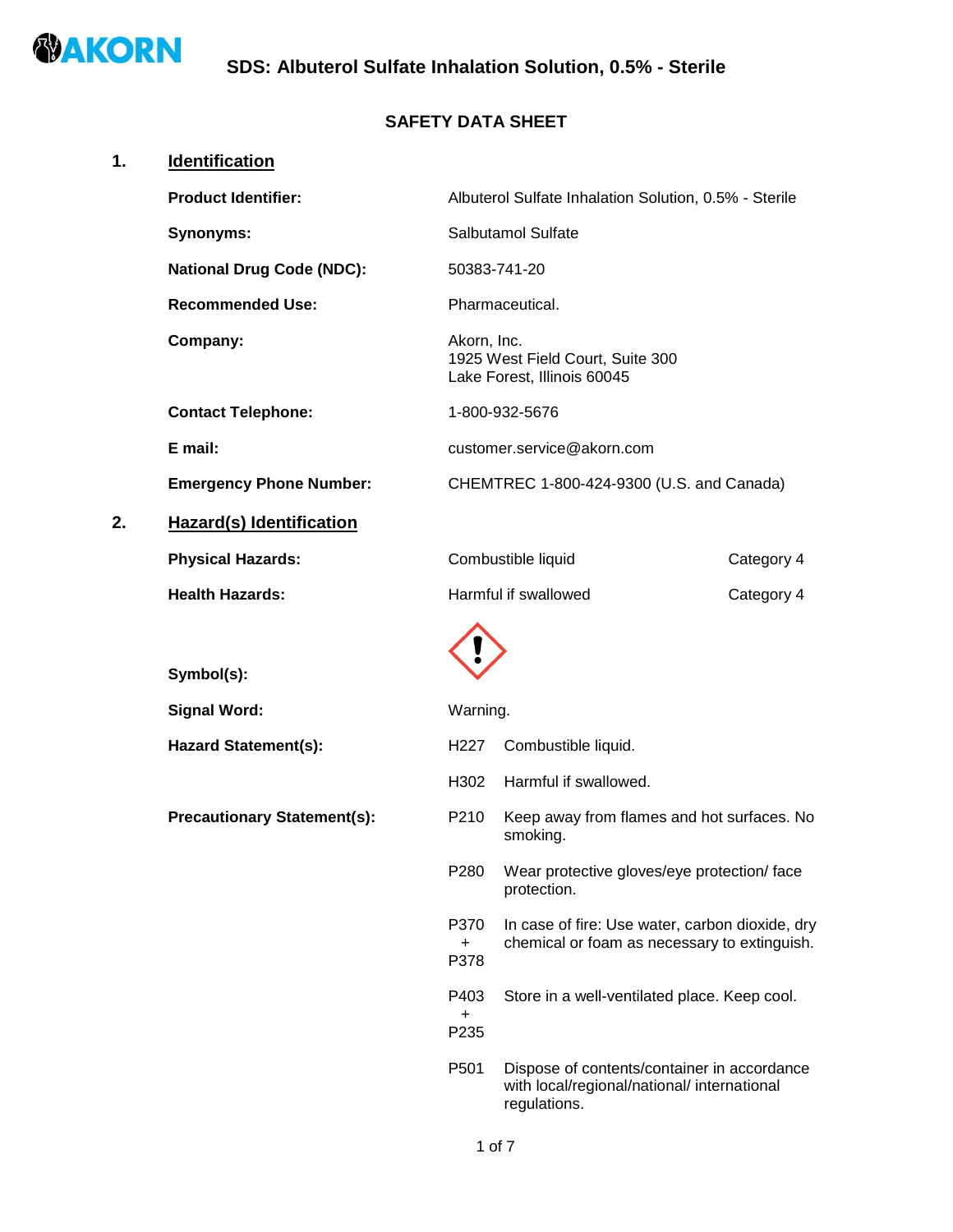

|                                                                               | P <sub>264</sub>    | Wash thoroughly after handling.                                  |
|-------------------------------------------------------------------------------|---------------------|------------------------------------------------------------------|
|                                                                               | P270                | Do not eat, drink or smoke when using this<br>product.           |
|                                                                               | P301<br>$+$<br>P312 | IF SWALLOWED: Call a POISON<br>CENTER/doctor if you feel unwell. |
|                                                                               | P330                | Rinse mouth.                                                     |
| <b>Hazards Not Otherwise Classified:</b><br><b>Supplementary Information:</b> | None.               | Not classifiable.                                                |

# **3. Composition/Information on Ingredients**

| <b>Chemical Name</b>     | <b>CAS Number</b> | <b>Synonyms</b>    | <b>Chemical Formula</b>               | Molecular<br>Weight | Percentage |
|--------------------------|-------------------|--------------------|---------------------------------------|---------------------|------------|
| <b>Albuterol Sulfate</b> | 51022-70-9        | Salbutamol sulfate | $(C_{13}H_{21}NO_3)_2 \cdot H_2 SO_4$ | 576.71              | 0.5%       |

\*The formula also contains Benzalkonium Chloride, 0.01% as a preservative. Sulfuric Acid may be added to adjust pH (3.5-4.2)

## **4. First Aid Measures**

| Ingestion:           | If a person vomits place them in the recovery position so<br>that vomit will not reenter the mouth and throat. Rinse<br>mouth with water. If swallowed, seek medical advice<br>immediately and show the container or label. Treat<br>symptomatically and supportively. Ensure that medical<br>personnel are aware of the material(s) involved and take<br>precautions to protect themselves.                                         |
|----------------------|--------------------------------------------------------------------------------------------------------------------------------------------------------------------------------------------------------------------------------------------------------------------------------------------------------------------------------------------------------------------------------------------------------------------------------------|
| <b>Eye Contact:</b>  | Remove from source of exposure. Flush with copious<br>amounts of water for at least 15 minutes. If irritation<br>persists or signs of toxicity occur, seek medical attention.<br>Provide symptomatic/supportive care as necessary.<br>Ensure that medical personnel are aware of the<br>material(s) involved and are aware of precautions to<br>protect themselves.                                                                  |
| <b>Skin Contact:</b> | Remove from source of exposure. Remove and isolate<br>contaminated clothing and shoes. Flush with copious<br>amounts of water for at least 20 minutes. Use soap. If<br>irritation persists or signs of toxicity occur, seek medical<br>attention. Provide symptomatic/supportive care as<br>necessary. Ensure that medical personnel are aware of<br>the material(s) involved and are aware of precautions to<br>protect themselves. |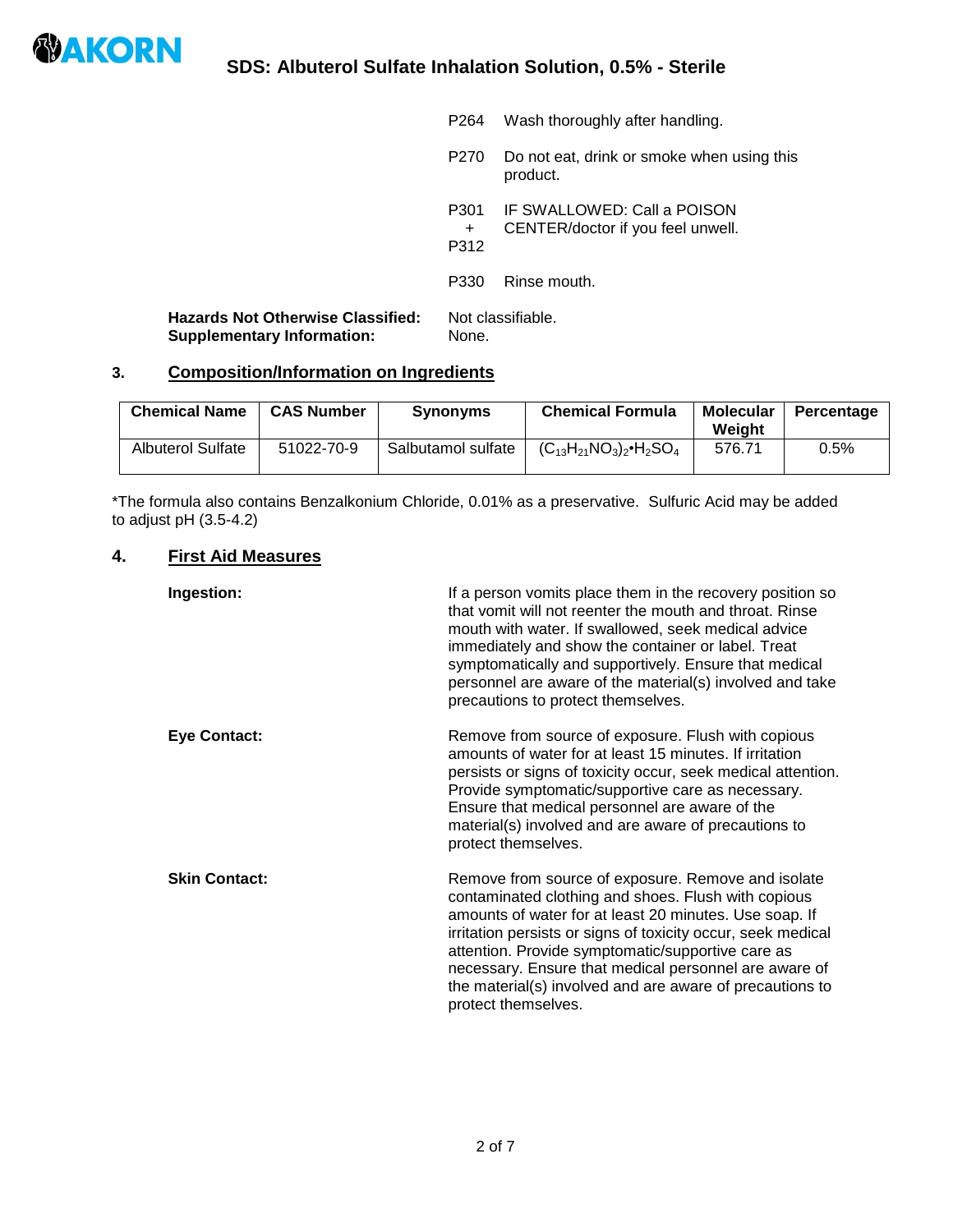

|    | Inhalation:                                          | Remove from source of exposure. Move individual(s) to<br>fresh air. Give artificial respiration if individual(s) are not<br>breathing and call emergency medical service. If signs of<br>toxicity occur, seek medical attention. Provide<br>symptomatic/supportive care as necessary. Ensure that<br>medical personnel are aware of the material(s) involved<br>and are aware of precautions to protect themselves.                                  |
|----|------------------------------------------------------|------------------------------------------------------------------------------------------------------------------------------------------------------------------------------------------------------------------------------------------------------------------------------------------------------------------------------------------------------------------------------------------------------------------------------------------------------|
|    | <b>Protection of First-Aiders:</b>                   | Use personal protective equipment (see section 8).                                                                                                                                                                                                                                                                                                                                                                                                   |
|    | <b>Signs and Symptoms:</b>                           | Solution is intended for human consumption under<br>guidance of a physician. Solution is not considered<br>hazardous under normal conditions.                                                                                                                                                                                                                                                                                                        |
|    |                                                      | OVERDOSAGE: Manifestations of overdose may<br>include angina pain, hypertension, hypokalemia, and<br>exaggerating of the pharmacological effects listed in<br>Adverse Reactions: Use only as directed.                                                                                                                                                                                                                                               |
|    | <b>Medical Conditions Aggravated</b><br>by Exposure: | None.                                                                                                                                                                                                                                                                                                                                                                                                                                                |
|    | <b>Other Health Warnings:</b>                        | Albuterol, as all sympathomimetic amines, should be<br>used with caution in patients with cardiovascular<br>disorders, especially coronary insufficiency, cardiac<br>arrhythmias and hypertension, in patients with<br>convulsive disorders, hyperthyroidism or diabetes<br>mellitus, and in patients who are usually responsive to<br>sympathomimetic amines.                                                                                       |
|    | <b>Information for Patients:</b>                     | The action of Albuterol Sulfate Inhalation Solution may<br>last up to 6 hours and therefore it should not be used<br>more frequently than recommended. Do not increase the<br>dose or frequency of medication without medical<br>consultation. If symptoms get worse, medical<br>consultation should be sought promptly. While taking<br>Albuterol Sulfate Inhalation Solution, other anti-asthma<br>medicines should not be used unless prescribed. |
|    | <b>Notes to Physician:</b>                           | Treat supportively and symptomatically.                                                                                                                                                                                                                                                                                                                                                                                                              |
| 5. | <b>Firefighting Measures</b>                         |                                                                                                                                                                                                                                                                                                                                                                                                                                                      |
|    | <b>Suitable Extinguishing Media:</b>                 | Use water, carbon dioxide, dry chemical or foam as<br>necessary.                                                                                                                                                                                                                                                                                                                                                                                     |
|    | <b>Unsuitable Extinguishing Media:</b>               | With small quantities use carbon dioxide extinguisher.<br>For large fires use ample quantities of water with dry<br>chemicals or foam as necessary.                                                                                                                                                                                                                                                                                                  |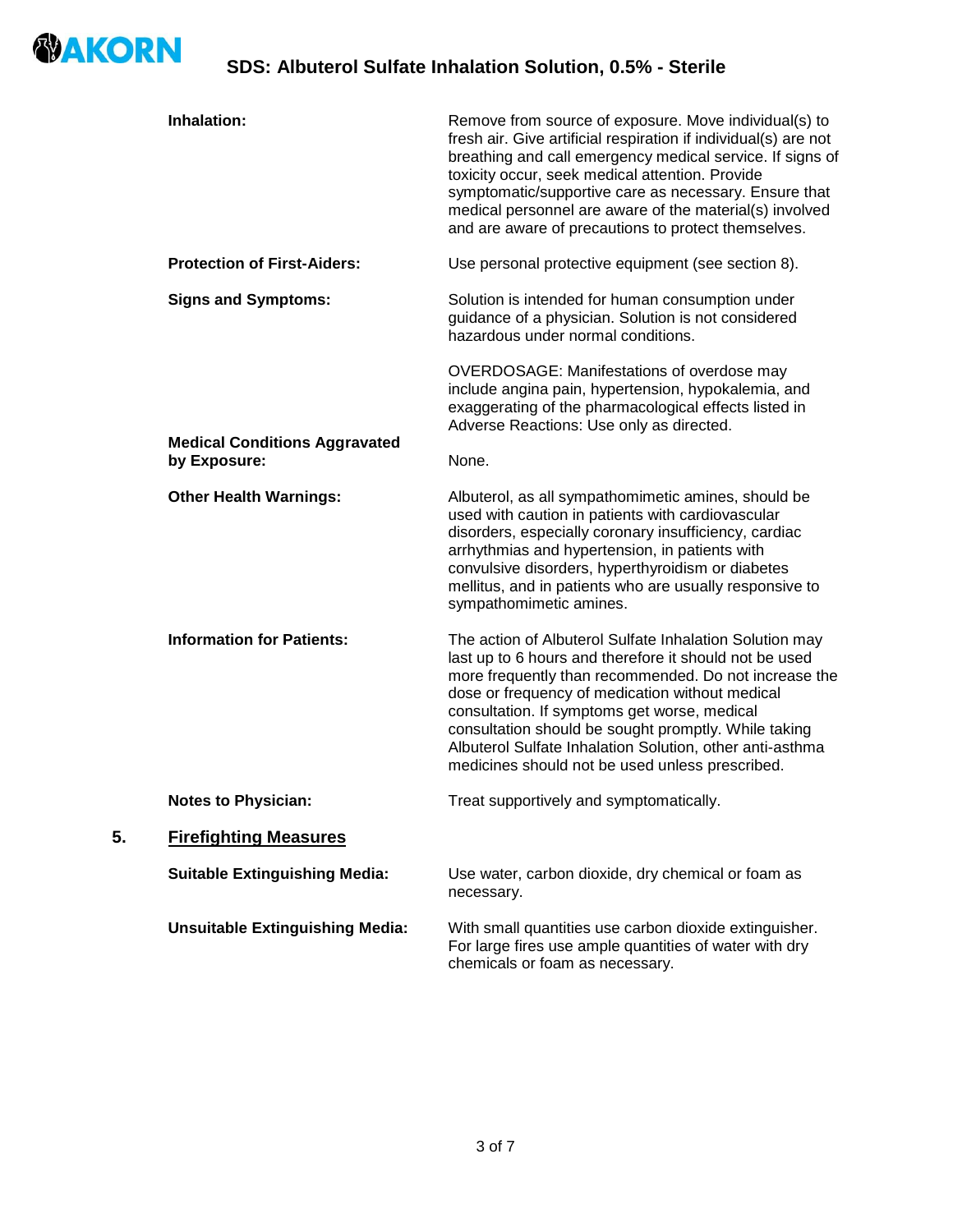

# **SDS: Albuterol Sulfate Inhalation Solution, 0.5% - Sterile**

## **Specific Hazards Arising from the Chemical:**

|    | <b>Hazardous Combustion Products:</b>                                          | Not determined.                                                                                                                                          |
|----|--------------------------------------------------------------------------------|----------------------------------------------------------------------------------------------------------------------------------------------------------|
|    | <b>Other Specific Hazards:</b>                                                 | Not determined.                                                                                                                                          |
|    | <b>Special Protective Equipment/</b><br><b>Precautions for Firefighters:</b>   | Wear self-contained breathing apparatus and full and<br>protective gear.                                                                                 |
| 6. | <b>Accidental Release Measures</b>                                             |                                                                                                                                                          |
|    | <b>Personal Precautions:</b>                                                   | Use personal protective equipment recommended in<br>Section 8 of this document and isolate the hazard area.                                              |
|    | <b>Personal Protective Equipment:</b>                                          | For personal protection see section 8.                                                                                                                   |
|    | <b>Methods for Cleaning Up:</b>                                                | Pick up in the most efficient manner. Soak up with<br>sawdust, sand oil dry or other absorbent material.                                                 |
|    | <b>Environmental Precautions:</b>                                              | No data available.                                                                                                                                       |
|    | <b>Reference to Other Sections:</b>                                            | Refer to Sections 8, 12 and 13 for further information.                                                                                                  |
| 7. | <b>Handling and Storage</b>                                                    |                                                                                                                                                          |
|    | <b>Precautions for Safe Handling:</b>                                          | Handle in accordance with product label and/or product<br>insert information. Handle in accordance with good<br>industrial hygiene and safety practices. |
|    | <b>Conditions for Safe Storage,</b><br><b>Including Any Incompatibilities:</b> | Keep container tightly closed. Store between 36°F -<br>77°F. Store according to label and/or product insert<br>information.                              |
|    | <b>Specific End Use:</b>                                                       | Pharmaceuticals.                                                                                                                                         |

## **8. Exposure Controls/Personal Protection**

**Occupational Exposure Guidelines:**

| Common or Chemical Name   Employee Exposure Limits |                     |
|----------------------------------------------------|---------------------|
| Albuterol Sulfate                                  | $0.01$ mg/m $3$ TWA |

| <b>Engineering Controls:</b>   | Not required for the normal use of this product.<br>Engineering controls should be used as the primary<br>means to control exposures.                                                                                                          |
|--------------------------------|------------------------------------------------------------------------------------------------------------------------------------------------------------------------------------------------------------------------------------------------|
| <b>Respiratory Protection:</b> | Where respirators are deemed necessary to reduce or<br>control occupational exposures, use NIOSH-approved<br>respiratory protection and have an effective respirator<br>program in place (applicable U.S. regulation OSHA 29<br>CFR 1910.134). |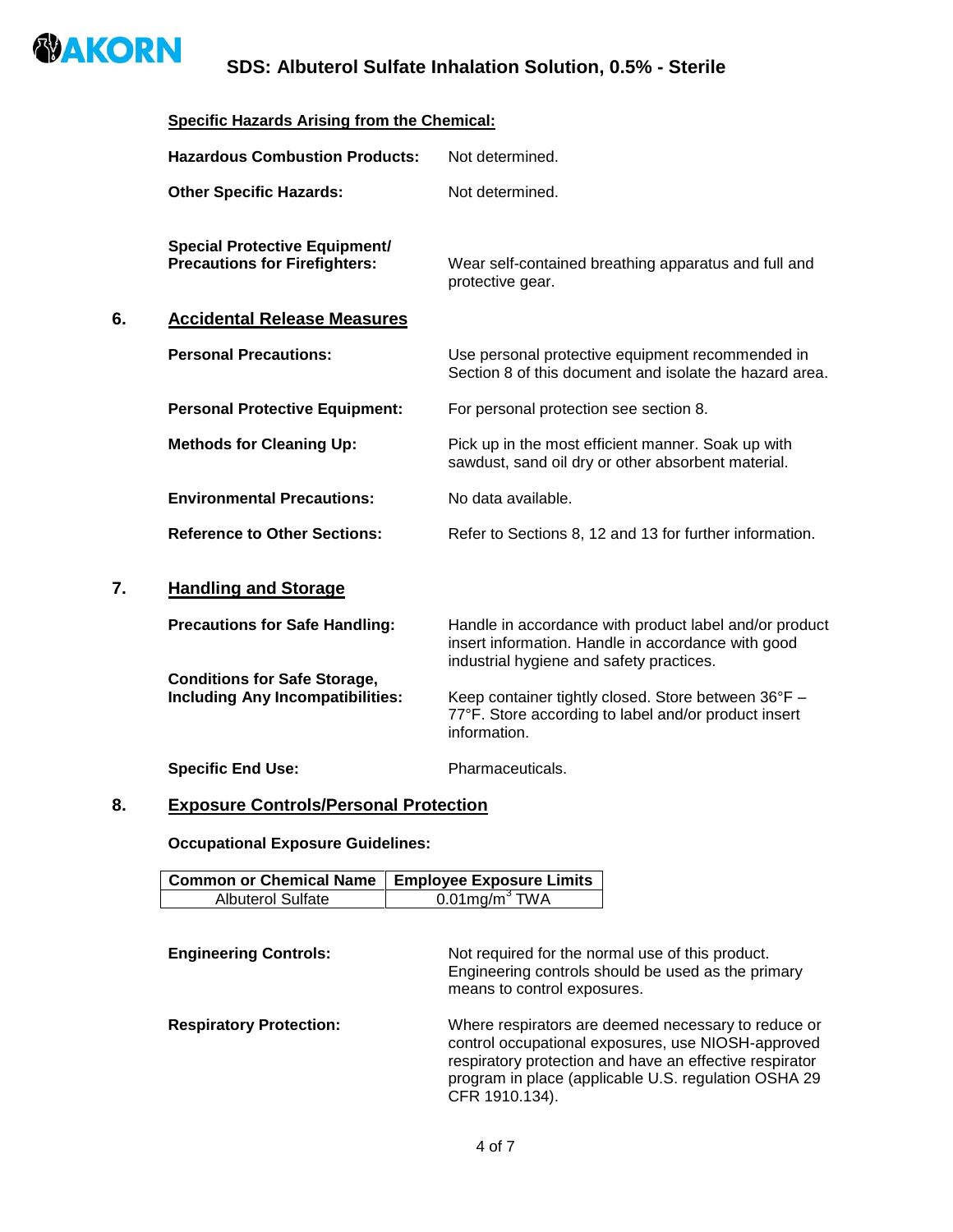

**10.** 

| <b>Eyes Protection:</b> | Safety glasses with side shields are recommended.<br>Face shields or goggles may be required if splash<br>potential exists or if corrosive materials are present.<br>Approved eye protection (e.g., bearing the ANSI Z87 or<br>CSA stamp) is preferred. Maintain eyewash facilities in<br>the work area.                                                                                                                         |
|-------------------------|----------------------------------------------------------------------------------------------------------------------------------------------------------------------------------------------------------------------------------------------------------------------------------------------------------------------------------------------------------------------------------------------------------------------------------|
| <b>Hand Protection:</b> | Chemically compatible gloves are recommended. For<br>handling solutions, ensure that the glove material is<br>protective against the solvent being used. Use handling<br>practices that minimize direct hand contact. Employees<br>who are sensitive to natural rubber (latex) should use<br>nitrile or other synthetic non-latex gloves. Use of<br>powdered latex gloves should be avoided due to the risk<br>of latex allergy. |
| <b>Skin Protection:</b> | Wear protective laboratory coat, apron, or disposable<br>garment when working with large quantities.                                                                                                                                                                                                                                                                                                                             |

# **9. Physical and Chemical Properties**

| <b>Physical State/Color:</b>                                                 | Clear, colorless to light yellow liquid.                                   |
|------------------------------------------------------------------------------|----------------------------------------------------------------------------|
| Odor:                                                                        | No data available.                                                         |
| <b>Odor Threshold:</b>                                                       | No data available.                                                         |
| pH:                                                                          | $3.5 - 4.2$ .                                                              |
| <b>Melting Point:</b>                                                        | No data available.                                                         |
| <b>Freezing Point:</b>                                                       | No data available.                                                         |
| <b>Boiling Point:</b>                                                        | No data available.                                                         |
| <b>Flash Point:</b>                                                          | $>150^{\circ}$ F.                                                          |
| <b>Evaporation Rate:</b>                                                     | Same as water.                                                             |
| Flammability (solid, gas):                                                   | No data available.                                                         |
| <b>Flammability Limit - Lower:</b>                                           | No data available.                                                         |
| <b>Flammability Limit - Upper:</b>                                           | No data available.                                                         |
| <b>Vapor Pressure:</b>                                                       | No data available.                                                         |
| <b>Vapor Density:</b>                                                        | $>1$ .                                                                     |
| <b>Relative Density:</b>                                                     | No data available.                                                         |
| Solubility(ies):                                                             | Soluble in water.                                                          |
| <b>Partition Coefficient</b>                                                 |                                                                            |
| (n-octanol/water):                                                           | No data available.                                                         |
| <b>Auto-Ignition Temperature:</b>                                            | No data available.                                                         |
| <b>Decomposition Temperature:</b>                                            | No data available.                                                         |
| <b>Viscosity:</b>                                                            | No data available.                                                         |
| <b>Stability and Reactivity</b>                                              |                                                                            |
| <b>Reactivity:</b>                                                           | No data available.                                                         |
|                                                                              |                                                                            |
| <b>Chemical Stability:</b>                                                   | Stable under recommended storage conditions. Avoid<br>sources of ignition. |
| <b>Possibility of Hazardous Reactions:</b>                                   | No data available.                                                         |
| <b>Conditions to Avoid (e.g., static</b><br>discharge, shock, or vibration): | No data available.                                                         |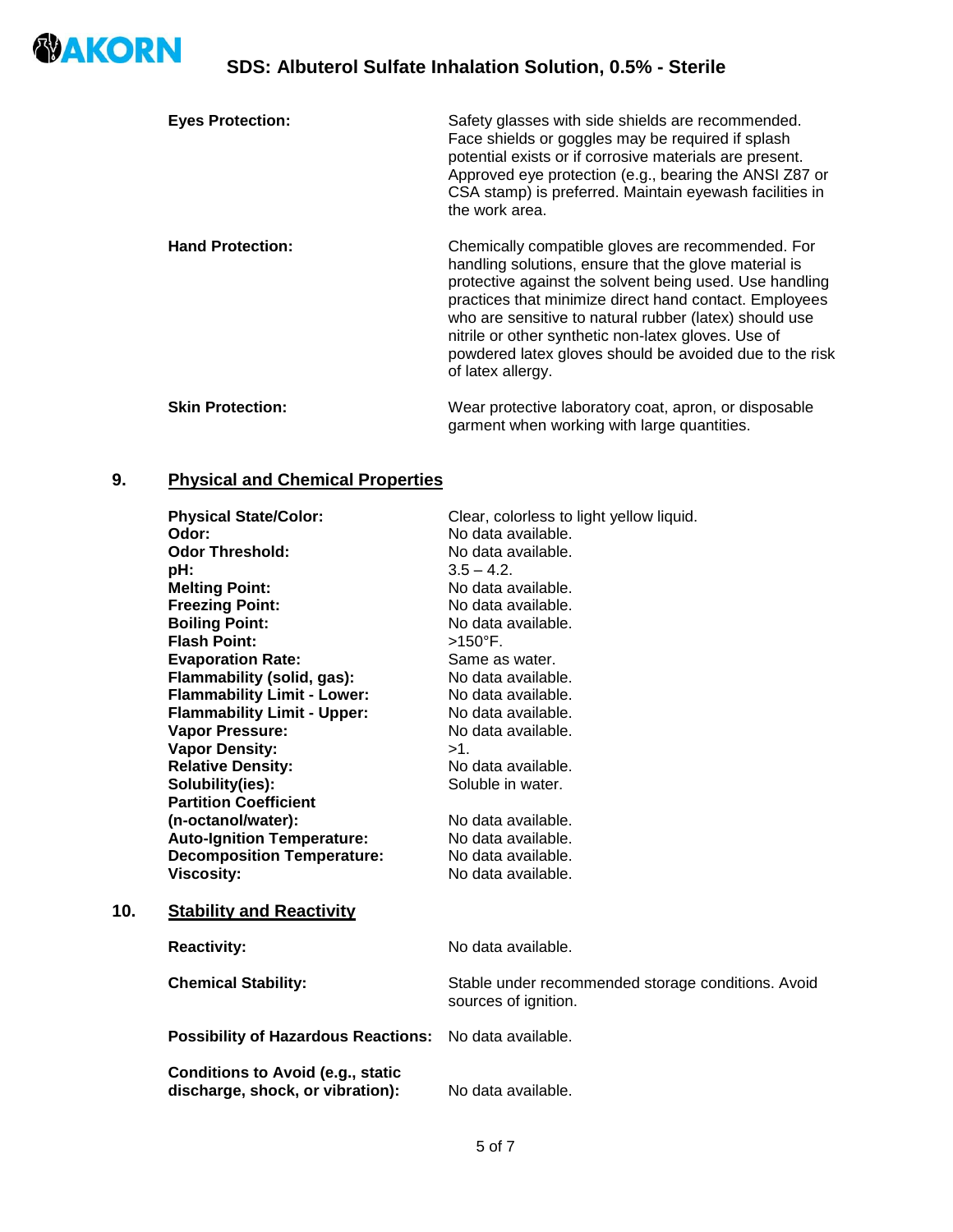

|     | <b>Incompatible Materials:</b>                                                                                                                                                                                                                                                                                            | Strong oxidizer.                                                                                                                                                                                                                               |
|-----|---------------------------------------------------------------------------------------------------------------------------------------------------------------------------------------------------------------------------------------------------------------------------------------------------------------------------|------------------------------------------------------------------------------------------------------------------------------------------------------------------------------------------------------------------------------------------------|
|     | <b>Hazardous Decomposition</b><br><b>Products:</b>                                                                                                                                                                                                                                                                        | Does not undergo explosive decomposition.                                                                                                                                                                                                      |
|     | <b>Hazardous Polymerization:</b>                                                                                                                                                                                                                                                                                          | Will not occur.                                                                                                                                                                                                                                |
| 11. | <b>Toxicological Information</b>                                                                                                                                                                                                                                                                                          |                                                                                                                                                                                                                                                |
|     | Information on the Likely Routes of Exposure:                                                                                                                                                                                                                                                                             |                                                                                                                                                                                                                                                |
|     | Inhalation:<br>Ingestion:<br><b>Skin Contact:</b><br><b>Eye Contact:</b>                                                                                                                                                                                                                                                  | No data available.<br>No data available.<br>No data available.<br>No data available.                                                                                                                                                           |
|     | Symptoms Related to the Physical,<br><b>Chemical and Toxicological</b><br><b>Characteristics:</b><br>Delayed and Immediate Effects of                                                                                                                                                                                     | See Section 4. To the best of our knowledge, the<br>chemical, physical and toxicological properties have not<br>been thoroughly investigated.                                                                                                  |
|     | <b>Exposure:</b>                                                                                                                                                                                                                                                                                                          | No data available.                                                                                                                                                                                                                             |
|     | <b>Acute Toxicity - Oral:</b><br><b>Acute Toxicity - Dermal:</b><br><b>Acute Toxicity - Inhalation:</b><br><b>Corrosivity:</b><br><b>Dermal Irritation:</b><br>Eye Irritation:<br>Sensitization:<br><b>Toxicokinetics/Metabolism:</b><br><b>Target Organ Effects:</b><br><b>Reproductive Effects:</b><br>Carcinogenicity: | No data available.<br>No data available.<br>No data available.<br>No data available.<br>No data available.<br>No data available.<br>No data available.<br>No data available.<br>No data available.<br>No data available.<br>No data available. |
|     | National Toxicology Program (NTP):                                                                                                                                                                                                                                                                                        | Not considered to be a carcinogen.                                                                                                                                                                                                             |
|     | International Agency for Research on<br>Cancer (IARC):                                                                                                                                                                                                                                                                    | Not considered to be a carcinogen.                                                                                                                                                                                                             |
|     | Occupational Safety and Health<br>Administration (OSHA):                                                                                                                                                                                                                                                                  | Not considered to be a carcinogen.                                                                                                                                                                                                             |
|     | <b>Mutagenicity:</b><br><b>Aspiration Hazard:</b>                                                                                                                                                                                                                                                                         | No data available.<br>No data available.                                                                                                                                                                                                       |
| 12. | <b>Ecological Information</b>                                                                                                                                                                                                                                                                                             |                                                                                                                                                                                                                                                |
|     | <b>Ecotoxicity</b>                                                                                                                                                                                                                                                                                                        |                                                                                                                                                                                                                                                |
|     | <b>Aquatic:</b><br><b>Terrestrial:</b><br><b>Persistence and Degradability:</b><br><b>Bioaccumulative Potential:</b><br><b>Mobility in Soil:</b>                                                                                                                                                                          | No data available.<br>No data available.<br>No data available.<br>No data available.<br>No data available.                                                                                                                                     |
|     |                                                                                                                                                                                                                                                                                                                           | 6 of 7                                                                                                                                                                                                                                         |